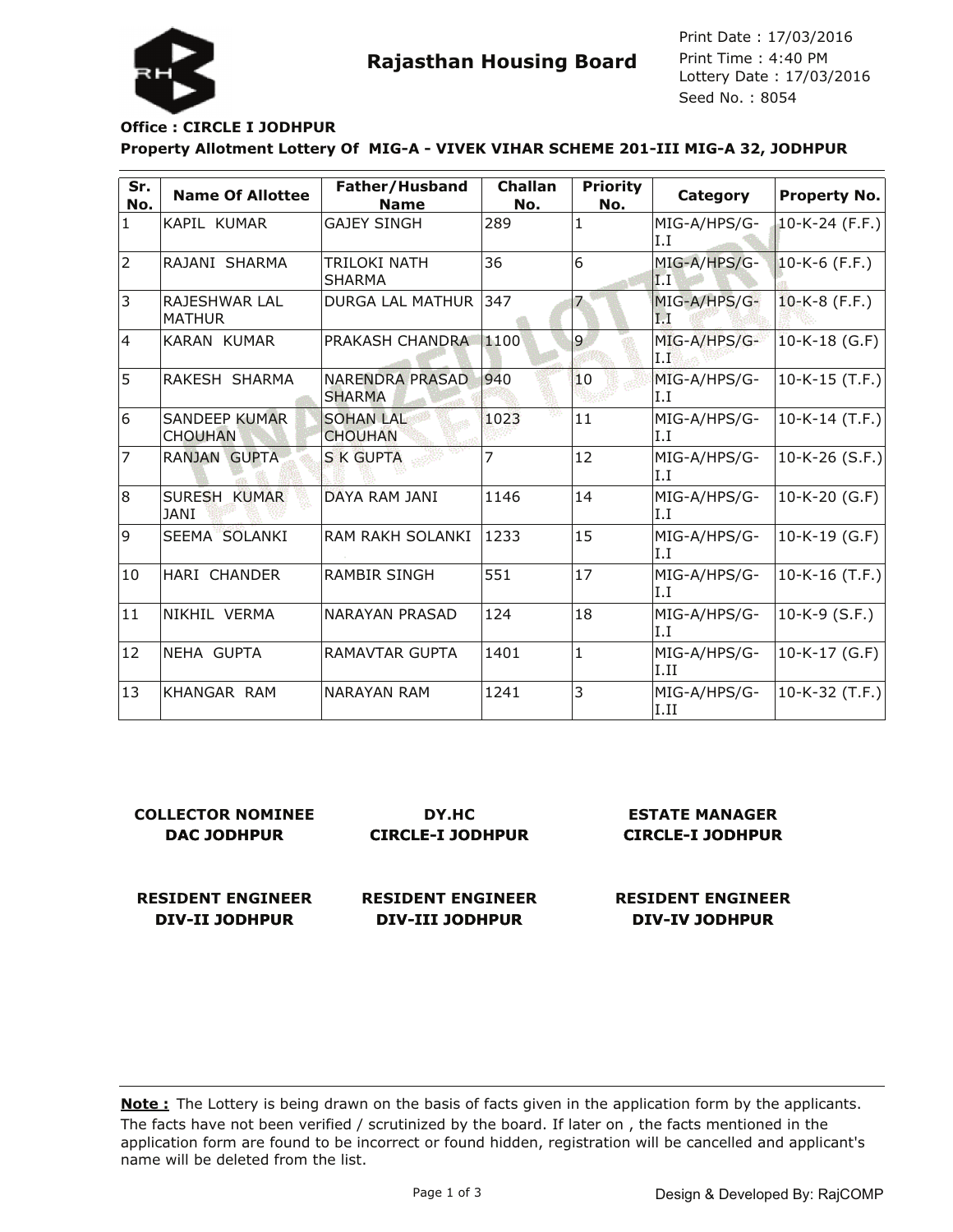

Lottery Date : 17/03/2016 Seed No. : 8054 Print Date : 17/03/2016 Print Time : 4:40 PM

## **Office : CIRCLE I JODHPUR**

**Property Allotment Lottery Of MIG-A - VIVEK VIHAR SCHEME 201-III MIG-A 32, JODHPUR**

| Sr.<br>No. | <b>Name Of Allottee</b>                           | Father/Husband<br><b>Name</b>           | <b>Challan</b><br>No. | <b>Priority</b><br>No. | Category                                        | <b>Property No.</b> |
|------------|---------------------------------------------------|-----------------------------------------|-----------------------|------------------------|-------------------------------------------------|---------------------|
| 14         | HIMMAT PATEL                                      | <b>INDA RAM PATEL</b>                   | 163                   | $\overline{4}$         | MIG-A/HPS/G-<br>I.II                            | 10-K-30 $(T.F.)$    |
| 15         | MANOHAR LAL<br><b>PAREEK</b>                      | <b>RAM CHANDRA</b><br><b>PAREEK</b>     | 6                     | 5                      | MIG-A/HPS/G-<br>$\overline{I}$ . $\overline{I}$ | $10-K-23$ (F.F.)    |
| 16         | BHAGAT RAM                                        | <b>OM PRAKASH</b>                       | 178                   | 6                      | MIG-A/HPS/G-<br>1.11                            | $10-K-22$ (F.F.)    |
| 17         | ANUP MATHUR                                       | AMRIT LAL MATHUR                        | 348                   | 7                      | MIG-A/HPS/G-<br>$_{\rm I.II}$                   | $10-K-12$ (S.F.)    |
| 18         | MULA RAM                                          | <b>JAGMAL RAM</b>                       | 244                   | 1                      | MIG-A/HPS/G-<br>II.I                            | $10-K-13$ (T.F.)    |
| 19         | <b>TARUN SEN</b>                                  | <b>TARA CHAND</b>                       | 1250                  | 3                      | MIG-A/HPS/G-<br>II.I                            | $10-K-5$ (F.F.)     |
| 20         | <b>ASHWINI KUMAR</b><br><b>VYAS</b>               | <b>BAJRANG LAL VYAS</b>                 | 854                   | 5                      | MIG-A/HPS/G-<br>II.I                            | $10-K-29$ (T.F.)    |
| 21         | ANURADHA<br><b>PRABHAKAR</b><br><b>GANGISETTY</b> | <b>GANGISHETTY</b><br>PRABHAKAR         | 1252                  | 8                      | MIG-A/HPS/G-<br>II.I                            | $10-K-31$ (T.F.)    |
| 22         | lanju<br>GIANCHANDANI                             | <b>JAIKISHAN</b><br><b>GIANCHANDANI</b> | 1299                  | 9                      | MIG-A/HPS/G-<br>II.I                            | $10-K-21$ (F.F.)    |
| 23         | <b>RATHORE</b><br><b>BHANU</b>                    | <b>RATAN RATHORE</b>                    | 851                   | 10                     | MIG-A/HPS/G-<br>II.I                            | $ 10-K-28(S.F.) $   |
| 24         | <b>BHARAT KUMAR</b>                               | <b>SATYA NARAYAN</b>                    | 1278                  | 11                     | MIG-A/HPS/G-<br>II.I                            | $10-K-7$ (F.F.)     |
| 25         | <b>MADAN MOHAN</b><br><b>GOEL</b>                 | R C GOEL                                | 1048                  | 12                     | MIG-A/HPS/G-<br>II.I                            | $10-K-11$ (S.F.)    |
| 26         | INEHPAL SINGH<br><b>RATHORE</b>                   | <b>JAI SINGH RATHORE 1432</b>           |                       | 1                      | MIG-A/HPS/G-<br>II.II                           | $10-K-10$ (S.F.)    |

| <b>COLLECTOR NOMINEE</b> | DY.HC                    | ES1         |  |
|--------------------------|--------------------------|-------------|--|
| DAC JODHPUR              | <b>CIRCLE-I JODHPUR</b>  | <b>CIR</b>  |  |
|                          |                          |             |  |
| <b>RESIDENT ENGINEER</b> | <b>RESIDENT ENGINEER</b> | <b>RESI</b> |  |

**DIV-II JODHPUR**

**RESIDENT ENGINEER DIV-III JODHPUR**

**FATE MANAGER CIRCLE-I JODHPUR**

**RESIDENT ENGINEER DIV-IV JODHPUR**

The facts have not been verified / scrutinized by the board. If later on, the facts mentioned in the application form are found to be incorrect or found hidden, registration will be cancelled and applicant's name will be deleted from the list. **Note :** The Lottery is being drawn on the basis of facts given in the application form by the applicants.